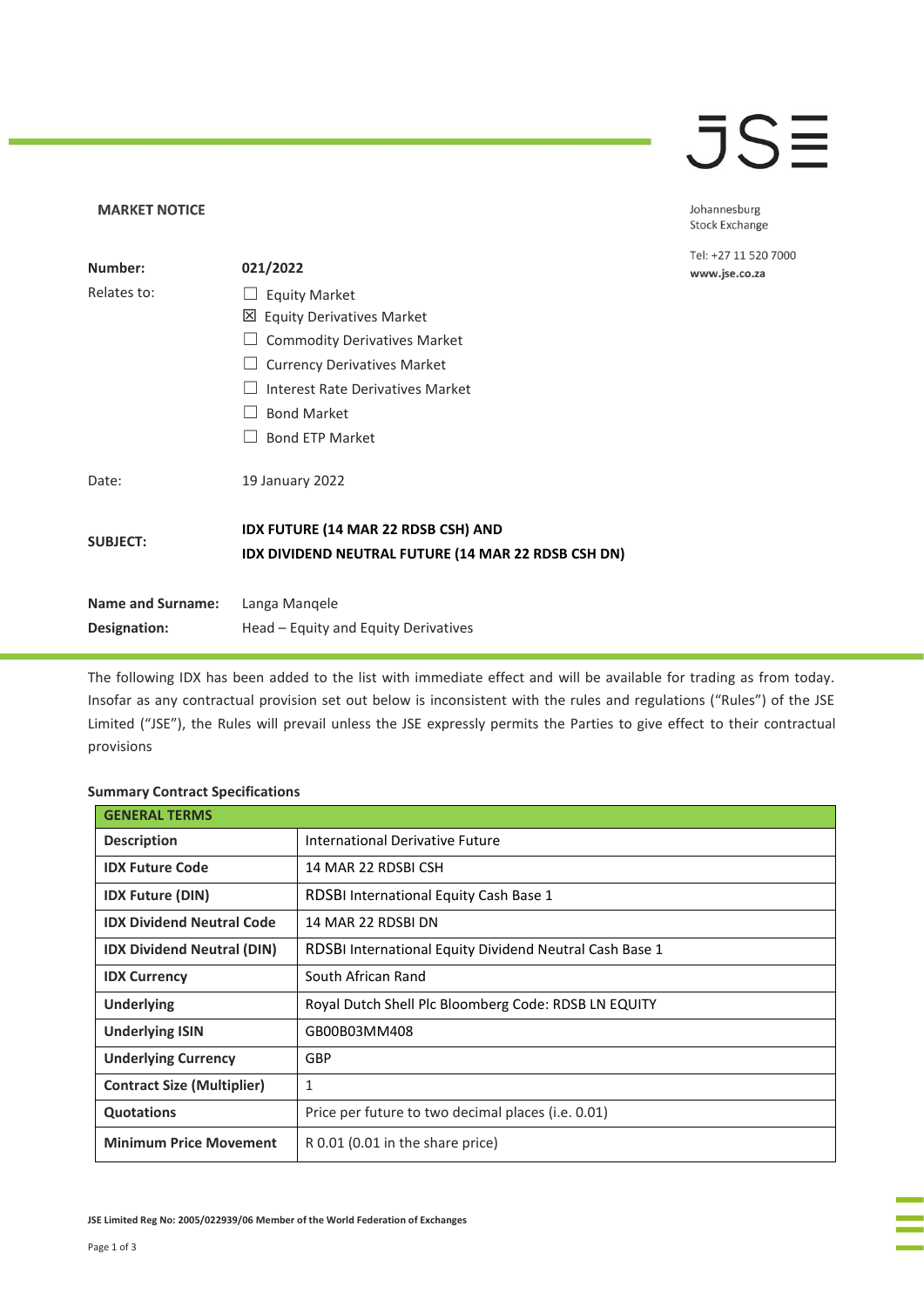## $JS\equiv$

| <b>JSE Trading Fees</b> | IDX Futures fees as set by the exchange from time-to-time |
|-------------------------|-----------------------------------------------------------|
|                         | <b>JSE Price List 2022:</b>                               |

| <b>MTM PROCEDURE</b>                         |                                                                        |
|----------------------------------------------|------------------------------------------------------------------------|
| <b>Valuation Date and Time</b>               | Scheduled Closing Time of the JSE, which on normal JSE trading days is |
|                                              | 17:00hrs (SAST)                                                        |
| Underling Valuation $(U_{\text{mtm}})$       | The level (snapshot) of the Underlying at the Valuation Time           |
| <b>Currency Valuation (FX<sub>mtm</sub>)</b> | The level (snapshot) of the Underlying Currency at the Valuation Time  |
|                                              | expressed in Units of IDX Currency per 1 Unit of Underlying Currency   |
| MTM Level (Value $_{\text{mtm}}$ )           | The contract will be valued as follows:                                |
|                                              | Value $_{\text{mtm}}$ = $\frac{U_{\text{mtm}}}{T}$ FX $_{\text{mtm}}$  |

| <b>EXPIRATION PROCEDURE</b>                       |                                                                              |  |  |
|---------------------------------------------------|------------------------------------------------------------------------------|--|--|
| <b>Expiration Date</b>                            | 14 Mar 22; 13 Jun 22; 19 Sep 22; 19 Dec 22                                   |  |  |
|                                                   | Further expiration dates may be added upon request                           |  |  |
| <b>Underlying Expiration Time</b>                 | 9:30am New York Time                                                         |  |  |
| <b>Expiration Underlying Reference</b>            | The level of the Underlying at the Underlying Expiration Time on the         |  |  |
| $(U_{REF})$                                       | <b>Expiration Date</b>                                                       |  |  |
|                                                   | As determined using the same expiration valuation method utilized for the    |  |  |
|                                                   | expiry of standard currency futures on standard quarterly expiry dates:      |  |  |
|                                                   | USD/Rand:                                                                    |  |  |
|                                                   | 10 Iterations, Arithmetic average of the underlying traded spot price taken  |  |  |
|                                                   | every 30 seconds for a period of 5 minutes, commencing at 09:55am            |  |  |
| <b>Currency Expiration Time</b>                   | ending at 10:00am New York time.                                             |  |  |
|                                                   | <b>Every other Currency Pair</b>                                             |  |  |
|                                                   | 10 Iterations, Arithmetic average of the underlying spot mid-price (of the   |  |  |
|                                                   | bid and offer) taken every 30 seconds and crossed at every iteration with    |  |  |
|                                                   | the USD/ZAR price for a period of 5 minutes, commencing at 09:55am           |  |  |
|                                                   | ending at 10:00am New York time.                                             |  |  |
| <b>Expiration</b><br>Reference<br><b>Currency</b> | As determined using the same expiration valuation method utilized for the    |  |  |
| $(FX_{REF})$                                      | expiry of standard currency futures on standard quarterly expiry dates. This |  |  |
|                                                   | is expressed in Units of IDX Currency per 1 Unit of Underlying Currency      |  |  |
| <b>Expiration</b><br><b>Settlement</b><br>Level   | The contract will be settle as follows:                                      |  |  |
| (Settlement REF)                                  |                                                                              |  |  |
|                                                   | Settlement REF = UREF * FXREF                                                |  |  |
| <b>Settlement Method</b>                          | Cash-Settlement                                                              |  |  |

**The above instrument has been designated as "Foreign" by the South African Reserve Bank**